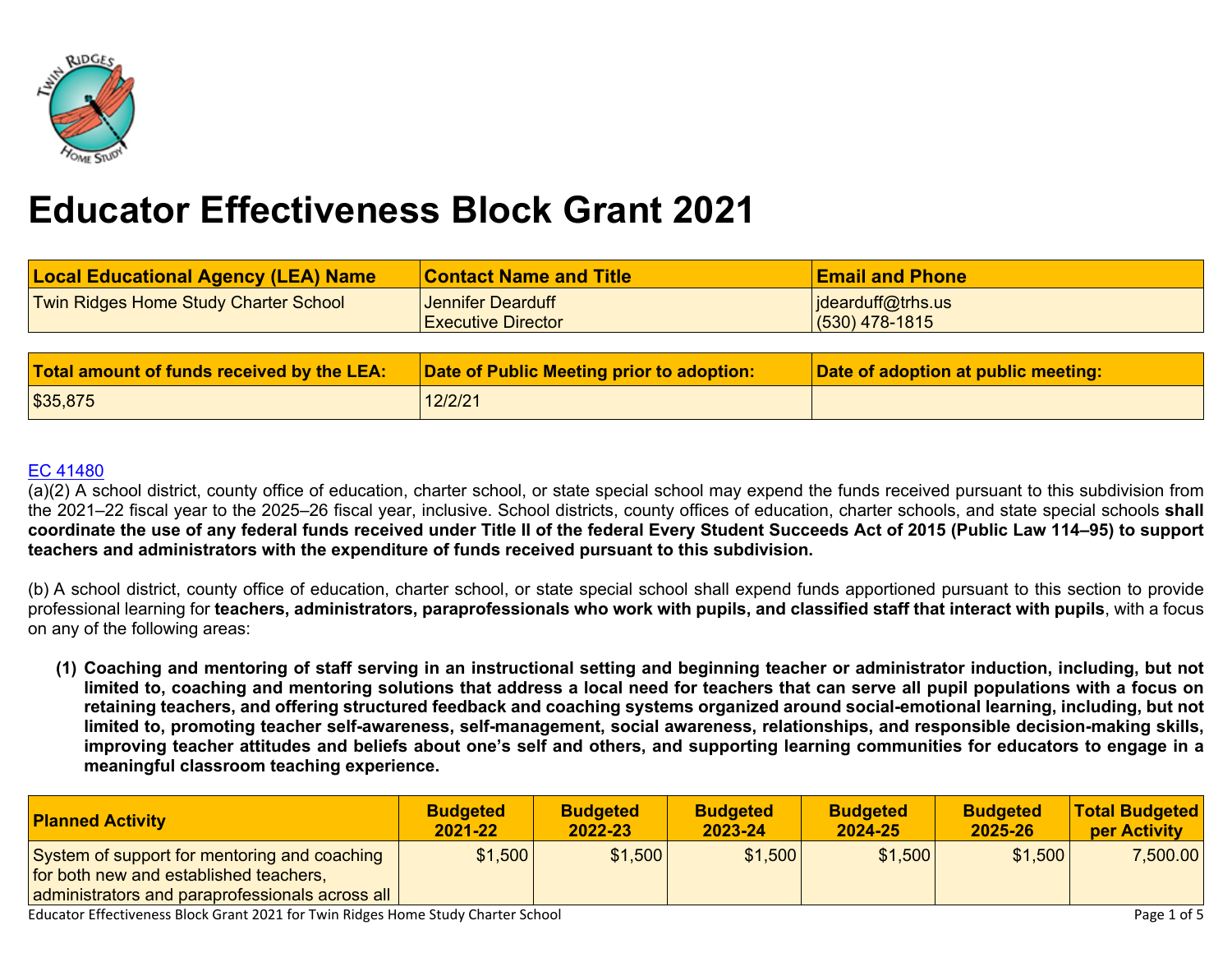| <b>Planned Activity</b>                                                                                                                                          | <b>Budgeted</b><br>2021-22 | <b>Budgeted</b><br>2022-23 | <b>Budgeted</b><br>2023-24 | <b>Budgeted</b><br>2024-25 | <b>Budgeted</b><br>2025-26 | <b>Total Budgeted</b><br>per Activity |
|------------------------------------------------------------------------------------------------------------------------------------------------------------------|----------------------------|----------------------------|----------------------------|----------------------------|----------------------------|---------------------------------------|
| programs. This support would include offering<br>structured feedback, opportunities for<br>collaboration, support during induction and<br>retention of teachers. |                            |                            |                            |                            |                            |                                       |
| <b>Subtotal</b>                                                                                                                                                  | 1,500.00                   | 1,500.00                   | 1,500.00                   | 1,500.00                   | 1,500.00                   | 7,500.00                              |

(2) Programs that lead to effective, standards-aligned instruction and improve instruction in literacy across all subject areas, **including English language arts, history-social science, science, technology, engineering, mathematics, and computer science.**

| <b>Planned Activity</b>                                                                                                                                                                                                                                                                                                                                                                                                                                                                                   | <b>Budgeted</b><br>2021-22 | <b>Budgeted</b><br>2022-23 | <b>Budgeted</b><br>2023-24 | <b>Budgeted</b><br>2024-25 | <b>Budgeted</b><br>2025-26 | <b>Total Budgeted</b><br>per Activity |
|-----------------------------------------------------------------------------------------------------------------------------------------------------------------------------------------------------------------------------------------------------------------------------------------------------------------------------------------------------------------------------------------------------------------------------------------------------------------------------------------------------------|----------------------------|----------------------------|----------------------------|----------------------------|----------------------------|---------------------------------------|
| Resources and Professional development to<br>improve instructional practices which would<br>include but is not limited to:<br>curriculum and instruction workshops,<br>webinars, conferences<br>subscriptions to educational software<br>$\bullet$<br>platforms and programs<br>access to professional growth<br>opportunities toward certifications,<br>credentialing, etc.<br>professional development and<br>coaching on technology usage and<br>how to integrate technology across<br>subject matter. | \$5,675                    | \$5,675                    | \$5,675                    | \$5,675                    | \$5,675                    | 28,375.00                             |
| <b>Subtotal</b>                                                                                                                                                                                                                                                                                                                                                                                                                                                                                           | 5,675.00                   | 5,675.00                   | 5,675.00                   | 5,675.00                   | 5,675.00                   | 28,375.00                             |

## **(3) Practices and strategies that reengage pupils and lead to accelerated learning.**

| <b>Planned Activity</b> | <b>Budgeted</b> | <b>Budgeted</b> | <b>Budgeted</b> | <b>Budgeted</b> | <b>Budgeted</b> | <b>Total Budgeted</b> |
|-------------------------|-----------------|-----------------|-----------------|-----------------|-----------------|-----------------------|
|                         | 2021-22         | 2022-23         | 2023-24         | 2024-25         | 2025-26         | per Activity          |
| <b>Subtotal</b>         | 0.00            | 0.00            | 0.00            | 0.00            | 0.00            | 0.00                  |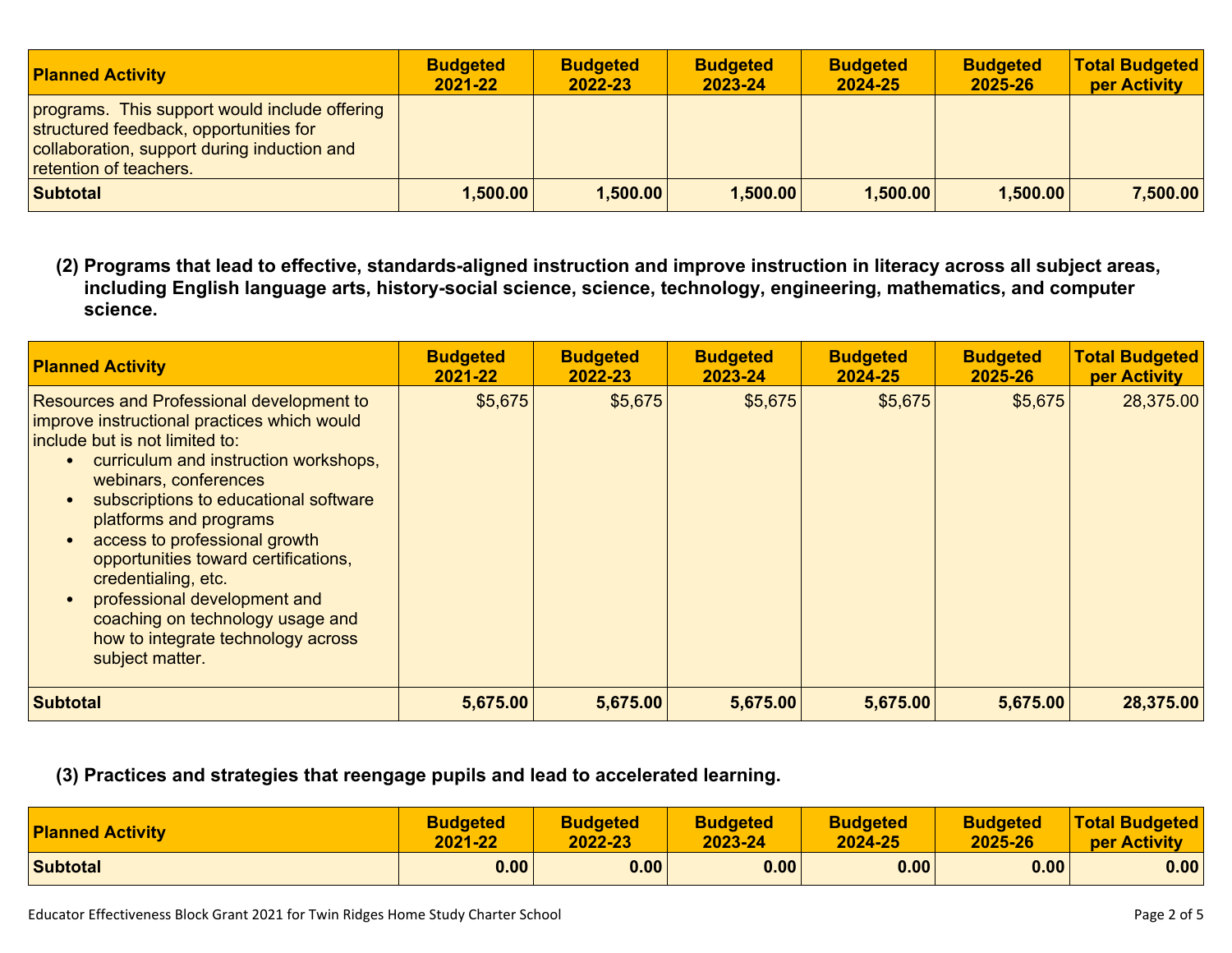**(4) Strategies to implement social-emotional learning, trauma-informed practices, suicide prevention, access to mental health services, and other approaches that improve pupil well-being.**

| <b>Planned Activity</b> | <b>Budgeted</b> | <b>Budgeted</b> | <b>Budgeted</b> | <b>Budgeted</b> | <b>Budgeted</b> | Total Budgeted |
|-------------------------|-----------------|-----------------|-----------------|-----------------|-----------------|----------------|
|                         | 2021-22         | $2022 - 23$     | 2023-24         | 2024-25         | 2025-26         | per Activity   |
| Subtotal                | 0.00            | 0.00            | 0.00            | 0.00            | 0.00            | 0.00           |

(5) Practices to create a positive school climate, including, but not limited to, restorative justice, training around implicit bias, providing positive behavioral supports, multitiered systems of support, transforming a schoolsite's culture to one that values **diverse cultural and ethnic backgrounds, and preventing discrimination, harassment, bullying, and intimidation based on actual or perceived characteristics, including disability, gender, gender identity, gender expression, language, nationality, race or ethnicity, religion, or sexual orientation.**

| <b>Planned Activity</b> | <b>Budgeted</b> | <b>Budgeted</b> | <b>Budgeted</b> | <b>Budgeted</b> | <b>Budgeted</b> | <b>Total Budgeted</b> |
|-------------------------|-----------------|-----------------|-----------------|-----------------|-----------------|-----------------------|
|                         | 2021-22         | 2022-23         | 2023-24         | 2024-25         | 2025-26         | per Activity          |
| <b>Subtotal</b>         | 0.00            | 0.00            | 0.00            | 0.00            | 0.00            | 0.00                  |

(6) Strategies to improve inclusive practices, including, but not limited to, universal design for learning, best practices for early **identification, and development of individualized education programs for individuals with exceptional needs.**

| <b>Planned Activity</b> | <b>Budgeted</b> | <b>Budgeted</b> | <b>Budgeted</b> | <b>Budgeted</b> | <b>Budgeted</b> | <b>Total Budgeted</b> |
|-------------------------|-----------------|-----------------|-----------------|-----------------|-----------------|-----------------------|
|                         | 2021-22         | 2022-23         | 2023-24         | 2024-25         | 2025-26         | per Activity          |
| <b>Subtotal</b>         | 0.00            | 0.00            | 0.00            | 0.00            | 0.00            | 0.00                  |

(7) Instruction and education to support implementing effective language acquisition programs for English learners, which may **include integrated language development within and across content areas, and building and strengthening capacity to increase bilingual and biliterate proficiency.**

| <b>Planned Activity</b> | <b>Budgeted</b> | <b>Budgeted</b> | <b>Budgeted</b> | <b>Budgeted</b> | <b>Budgeted</b> | <b>Total Budgeted</b> |
|-------------------------|-----------------|-----------------|-----------------|-----------------|-----------------|-----------------------|
|                         | 2021-22         | 2022-23         | 2023-24         | 2024-25         | 2025-26         | per Activity          |
| Subtotal                | 0.00            | 0.00            | 0.00            | 0.00            | 0.00            | 0.00                  |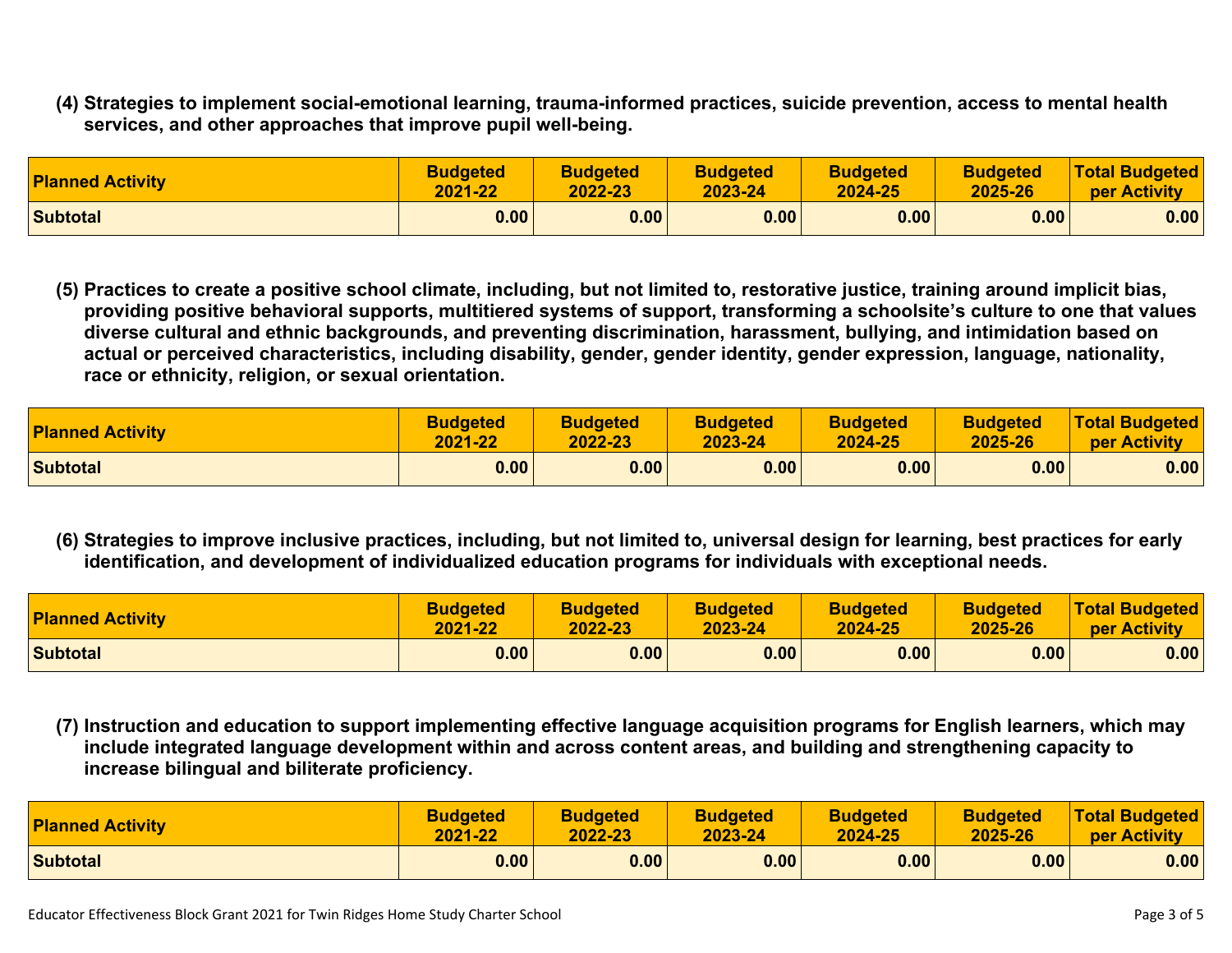(8) New professional learning networks for educators not already engaged in an education-related professional learning network **to support the requirements of subdivision (c).**

| <b>Planned Activity</b> | <b>Budgeted</b> | <b>Budgeted</b> | <b>Budgeted</b> | <b>Budgeted</b> | <b>Budgeted</b> | <b>Total Budgeted</b> |
|-------------------------|-----------------|-----------------|-----------------|-----------------|-----------------|-----------------------|
|                         | 2021-22         | 2022-23         | 2023-24         | 2024-25         | 2025-26         | per Activity          |
| <b>Subtotal</b>         | 0.00            | $0.00\, $       | 0.00            | 0.00            | 0.00            | 0.00                  |

(9) Instruction, education, and strategies to incorporate ethnic studies curricula adopted pursuant to Section 51226.7 into pupil **instruction for grades 7 to 12, inclusive.**

| <b>Planned Activity</b> | <b>Budgeted</b> | <b>Budgeted</b> | <b>Budgeted</b> | <b>Budgeted</b> | <b>Budgeted</b> | <b>Total Budgeted</b> |
|-------------------------|-----------------|-----------------|-----------------|-----------------|-----------------|-----------------------|
|                         | 2021-22         | 2022-23         | 2023-24         | 2024-25         | 2025-26         | per Activity          |
| <b>Subtotal</b>         | 0.00            | 0.00            | 0.00            | 0.00            | 0.00            | 0.00                  |

(10) Instruction, education, and strategies for certificated and classified educators in early childhood education, or childhood **development.**

| <b>Planned Activity</b> | <b>Budgeted</b> | <b>Budgeted</b> | <b>Budgeted</b> | <b>Budgeted</b> | <b>Budgeted</b> | <b>Total Budgeted</b> |
|-------------------------|-----------------|-----------------|-----------------|-----------------|-----------------|-----------------------|
|                         | 2021-22         | 2022-23         | 2023-24         | 2024-25         | 2025-26         | per Activity          |
| <b>Subtotal</b>         | 0.00            | 0.00            | 0.00            | 0.00            | 0.00            | 0.00                  |

## **Summary of Expenditures**

| <b>Planned Activity</b>     | <b>Budgeted</b><br>2021-22 | <b>Budgeted</b><br>2022-23 | <b>Budgeted</b><br>2023-24 | <b>Budgeted</b><br>2024-25 | <b>Budgeted</b><br>2025-26 | <b>Total Budgeted</b><br>per Activity |
|-----------------------------|----------------------------|----------------------------|----------------------------|----------------------------|----------------------------|---------------------------------------|
| <b>Subtotal Section (1)</b> | 1,500.00                   | ,500.00                    | $1,500.00$ $\vert$         | 1,500.00                   | 1,500.00                   | 7,500.00                              |
| <b>Subtotal Section (2)</b> | 5,675.00                   | 5,675.00                   | 5,675.00                   | 5,675.00                   | 5,675.00                   | 28,375.00                             |
| <b>Subtotal Section (3)</b> | 0.00                       | 0.00                       | 0.00                       | 0.00                       | 0.00                       | 0.00                                  |
| <b>Subtotal Section (4)</b> | 0.00                       | 0.00                       | 0.00                       | 0.00                       | 0.00                       | 0.00                                  |
| <b>Subtotal Section (5)</b> | 0.00                       | 0.00                       | 0.00                       | 0.00                       | 0.00                       | 0.00                                  |